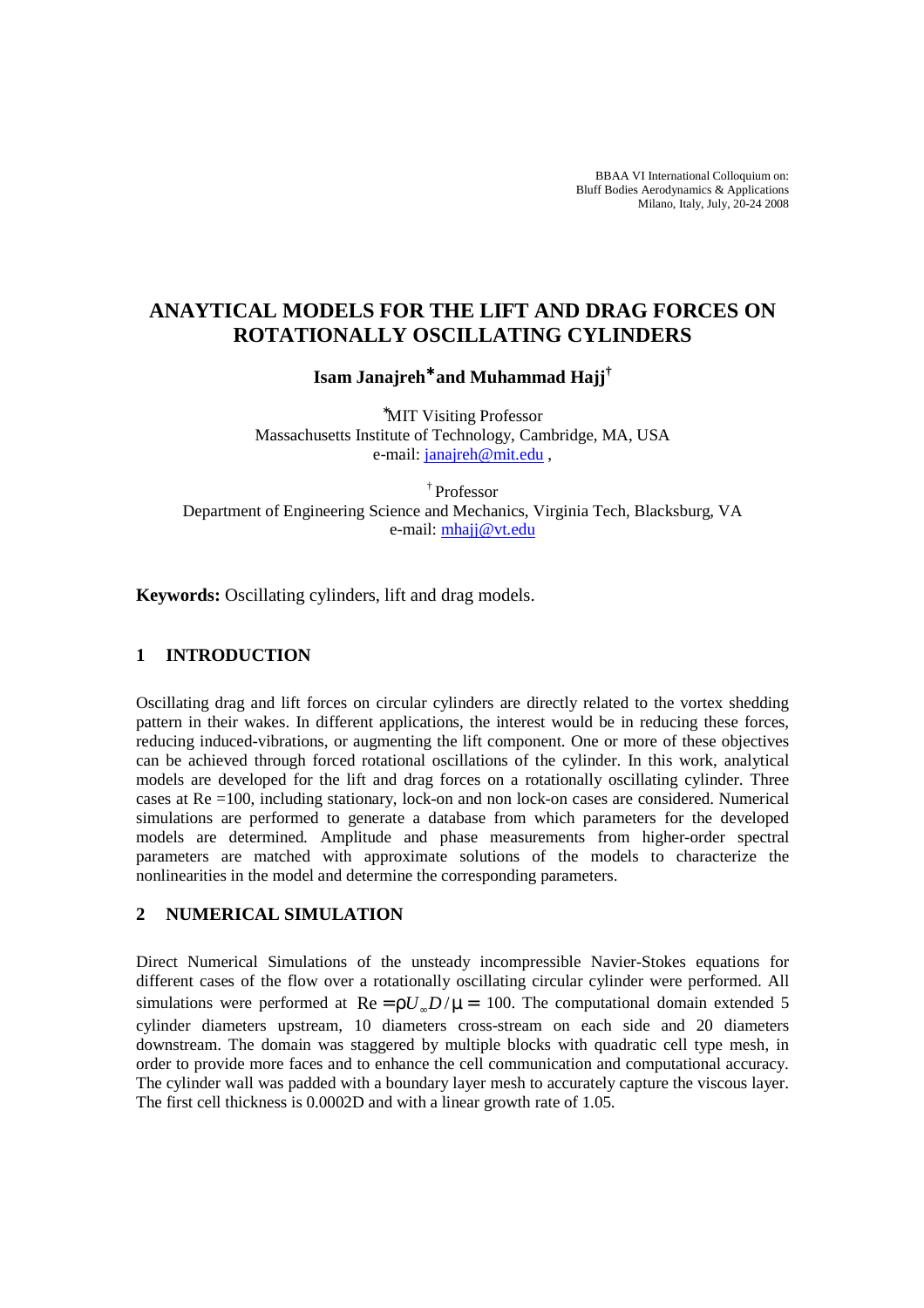Imposed cylinder rotations were determined by two parameters, namely, the nondimensional amplitude,  $\Omega = \dot{\theta}_{\text{max}} D / 2U_{\infty}$  where  $\dot{\theta}_{\text{max}}$  is the maximum angular velocity, and frequency  $St_f = f_f d / U_{\infty}$ , where  $f_f$  is the dimensional forcing frequency.

### **3 RESULTS**

The flow pattern in the wake of the cylinder and the time series and spectra of the lift and drag coefficients for the three considered cases are presented in figures 1, 2, and 3. The wake in the stationary case shows the typical pattern of a von-Karman vortex street. The time series of the drag and lift are mostly sinusoidal with a major frequency in the lift corresponding to the vortex shedding frequency and a major one in the drag corresponding to twice of the vortex shedding frequency. These characteristics can also be realized from the spectra presented in figure 1-c. The additional third harmonic in the lift spectrum points to the capability of its modeling with a van der Pol oscillator and the clear phase relation between the lift and drag points to the possibility of relating them.



Figure 1-a: Vortex shedding pattern in the wake of a stationary cylinder,  $Re = 100$ 



The flow pattern in the wake of the rotationally oscillating cylinder in the lock-on case and the corresponding time series and spectra of the lift and drag coefficients are presented in figure 2.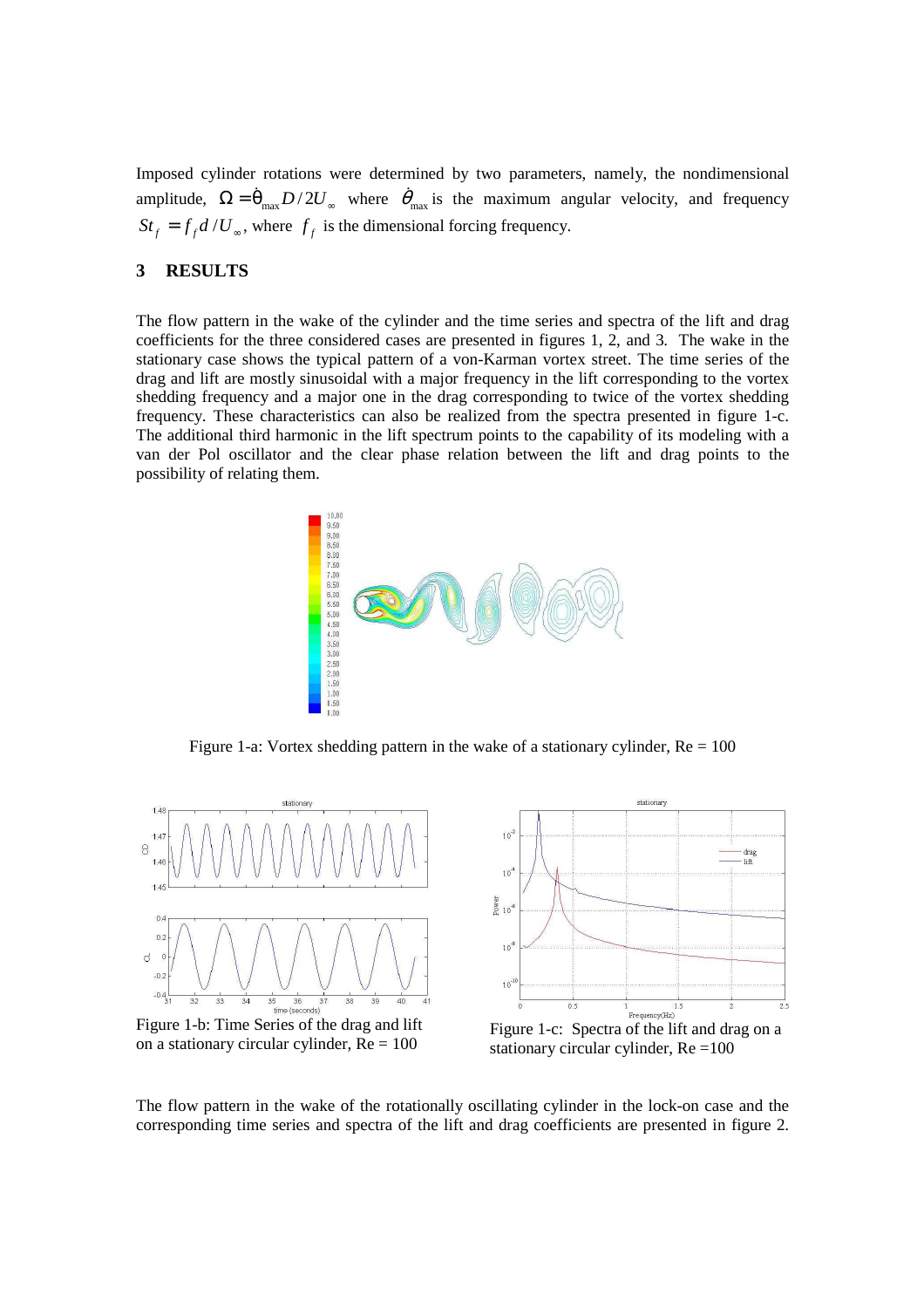The results clearly show a similar vortex shedding pattern to the case of stationary cylinder with a significant increase in values of both drag and lift coefficients. The spectral distributions shows the vortex shedding frequency and its harmonic which points to modeling the lift in this case by a forced van der Pol equation under a resonance condition.



Figure 2-a: Vortex shedding pattern in the wake of a rotationally oscillating cylinder, lock-on case, Re = 100



Figure 2-b: Time Series of the drag and lift on a rotationally oscillating cylinder, lock-on case, Re  $= 100$ 



rotationally oscillating cylinder, lock-on case, Re  $= 100$ 

The flow pattern in the wake of the rotationally oscillating cylinder in the non lock-on case and the corresponding time series and spectra of the lift and drag coefficients are presented in figure 3. The results clearly show a different vortex shedding pattern than the case of stationary cylinder. The time series and spectra point to low-frequency variations in both the lift and drag coefficients. The lift in this case is also modeled with a forced van der Pol equation under non resonance conditions and the drag is related to the lift through a quadratic relation.